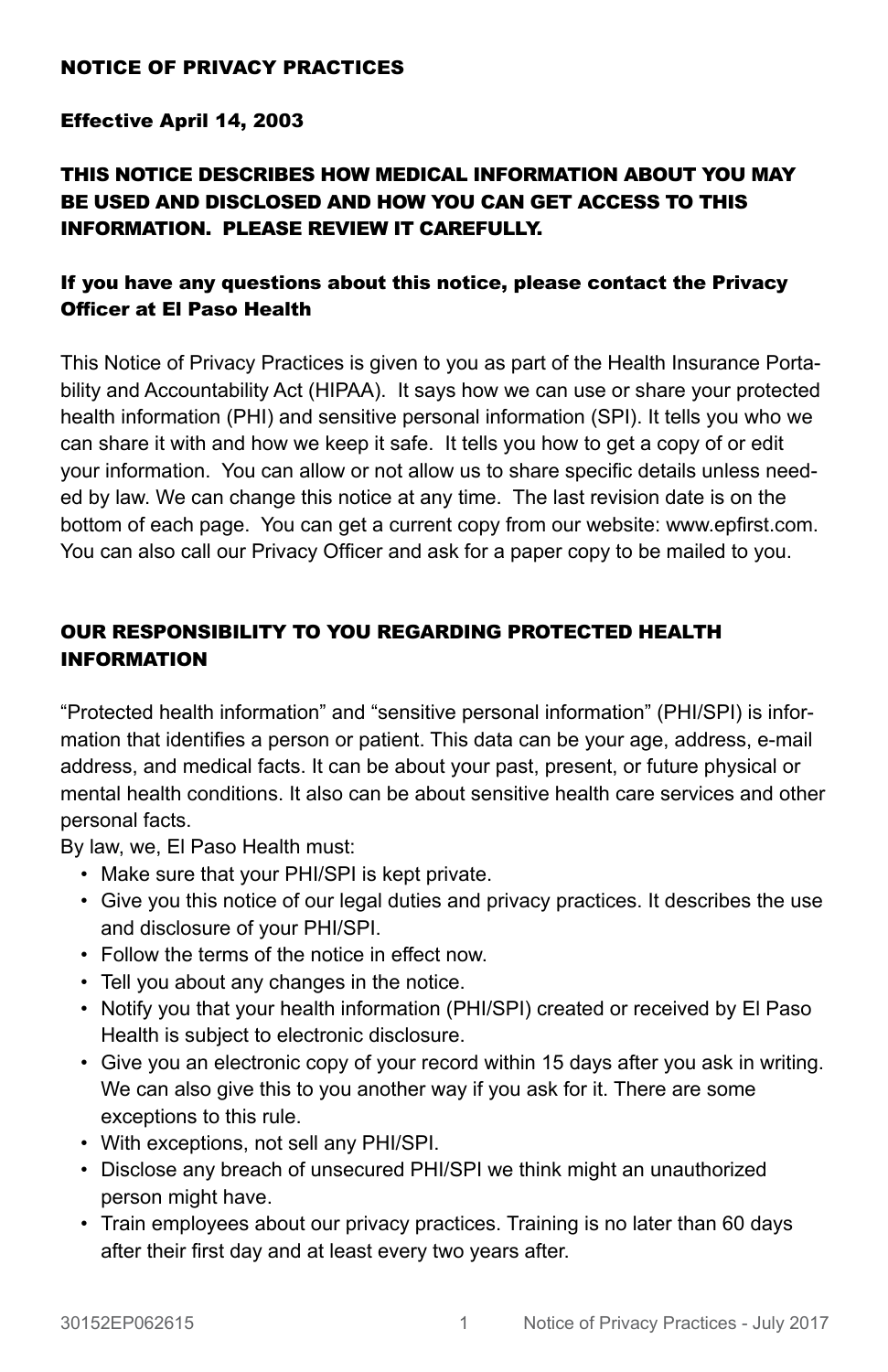# HOW WE (EL PASO HEALTH) CAN USE OR DISCLOSE YOUR PROTECTED HEALTH INFORMATION WITHOUT YOUR AUTHORIZATION

Here are some examples of allowed uses and disclosures of your PHI/SPI. These are not the only ones.

#### **Treatment**

We will use and share your PHI/SPI to provide, coordinate, or manage your health care and other services. We might share it with doctors or others who help with your care. In emergencies, we will use and share it to get you the care you need. We will only share what is needed.

## Payment

We can use and share your PHI/SPI to get paid for the health care services that you received.

# Health Care Operations

We can use or share your PHI/SPI in our daily activities. For example:

- To call you to remind you of your visit.
- To conduct or arrange other health care activities.
- To send you a newsletter.
- To send news about products or services that might benefit you.
- To give you information about treatment choices or other benefits.
- To conduct evaluation activities

## Business Associates

We can share your PHI/SPI with our Business Associates. They must also protect it. They must follow HIPAA privacy and security rules, HITECH rules and Texas Privacy Laws. They can face fines and penalties. They have to report any breaches of unencrypted PHI/SPI.

## REQUIRED BY LAW - By law, sometimes we must use or share your PHI/SPI.

Here are some examples:

## Public Health Authorities

- To prevent or control disease, injury, or disability.
- To report births and deaths.
- To report child abuse or neglect.
- To report problems with medicines or other products.
- To notify authorities if we believe a patient has been the victim of abuse, neglect, or domestic violence.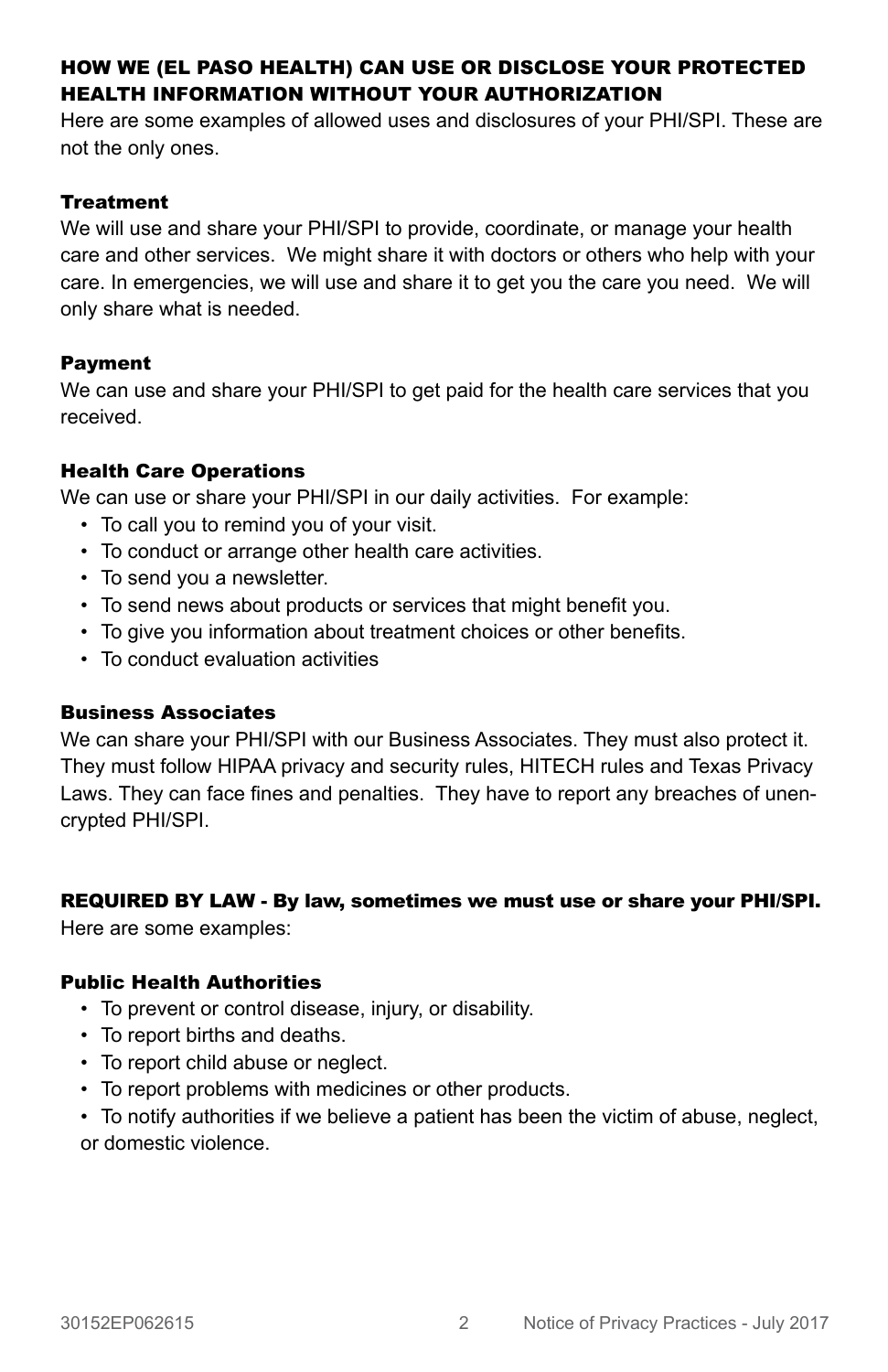#### Communicable Diseases

We can share your PHI/SPI to tell a person they might have been exposed to a disease. We can tell a person they might be at risk for getting or spreading a disease or condition.

## Health Oversight Agencies & U.S. Food and Drug Administration

We will share your PHI/SPI when health oversight agencies ask for it.

#### Legal Proceedings

We will share your PHI/SPI for legal matters. We must receive a legal order or other lawful process.

## Law Enforcement, Criminal Activity, and National Security

We will share your PHI/SPI if we believe it helps solve a crime. We will share it to stop or reduce a serious threat. We can also share it to help law enforcement officers find or arrest a person.

#### Coroners, Funeral Directors, and Organ Donations

We share PHI/SPI with coroners, medical examiners, and funeral directors. We can also share it to help manage organ, eye, or tissue donations.

#### Research

If El Paso Health agrees to be part of an approved research study, we will make sure that your PHI/SPI is kept private.

## Military Activity

We can share PHI/SPI of Armed Forces personnel with the government.

## Workers' Compensation

We will share your PHI/SPI to follow workers' compensation laws and similar programs.

#### Inmates

We can use or share your PHI/SPI if you are a correctional facility inmate and we created or received your PHI/SPI while providing your care.

## Disclosures by the Health Plan

We will share your PHI/SPI to get proof that you are able to get health care. We will work with other health insurance plans and other government programs. If applicable, we may share your information with your plan sponsor.

## Parental Access

We follow Texas laws about treating minors. We follow the law about giving their PHI/ SPI to parents, guardians, or other person with legal responsibility for them.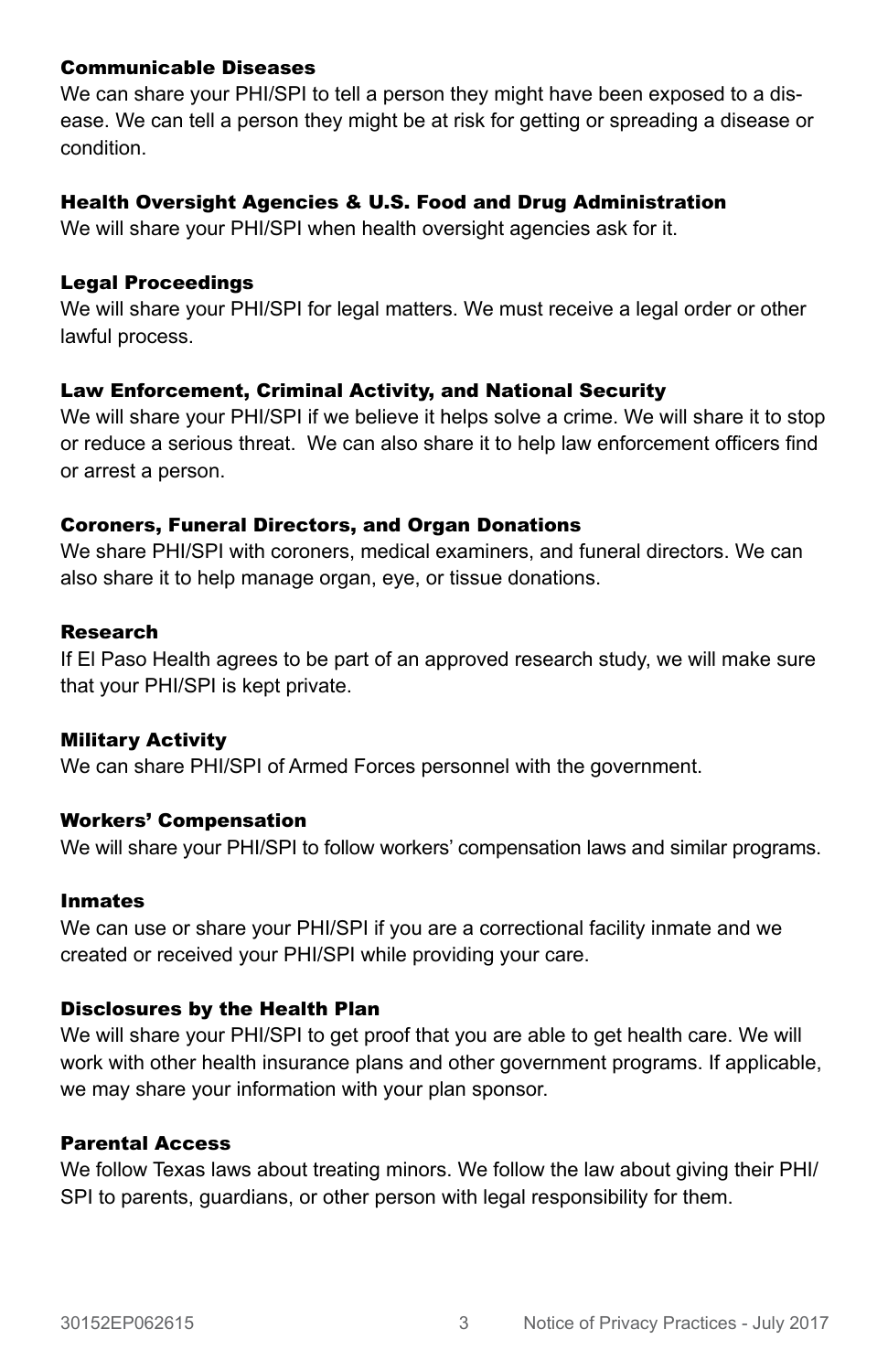## For People Involved in Your Care or Payment for Your Care

We will share your PHI/SPI with your family or other people you want to know about your care. You can tell us who is allowed or not allowed to know about your care. You must fill out a form that will be part of your medical record.

#### Restrictions on Marketing

The HITECH Act does not let El Paso Health receive any money for marketing communications.

#### Other Laws that Protect Health Information

Other laws protect PHI/SPI about mental health, alcohol and drug abuse treatment, genetic testing and HIV/AIDS testing or treatment. You must agree in writing to share this kind of PHI/SPI.

# YOUR PRIVACY RIGHTS WITH RESPECT TO YOUR HEALTH INFORMATION

## Right to Inspect and Copy Your Health Information

This means you may inspect and obtain a copy of protected health information about you that is contained in a designated record set for as long as we maintain the protected health information. A "designated record set" contains medical and billing records and any other records that your physician and the practice uses for making decisions about you. Under federal law, however, you may not inspect or copy the following records; psychotherapy notes; information compiled in reasonable anticipation of, or use in, a civil, criminal, or administrative action or proceeding, and protected health information that is subject to law that prohibits access to protected health information. Depending on the circumstances, a decision to deny access may be reviewable. In some circumstances, you may have a right to have this decision reviewed. Please contact the Compliance Officer if you have questions about access to your medical records.

## Right to Amend Your Health Information

You can ask El Paso Health to change facts if you think they are wrong or not complete. You must do this in writing. We do not have to make the changes.

## Right to an Accounting of Disclosures

You can ask for a list of certain disclosures of your PHI/SPI. The list will not include PHI/SPI shared before April 14, 2003. You cannot ask for more than six years. The list can only go back three years for electronic PHI/SPI. There are other limits that apply to this list. You might have to pay for more than one list a year.

## Right to Ask For Restrictions

You can ask us to not use or share part of your PHI/SPI for treatment, payment, or health care operations. You must ask in writing. You must tell us (1) PHI/SPI you want restricted; (2) if you want to change our use and/or disclosure; (3) who it applies to (e.g., to your spouse); and (4) expiration date.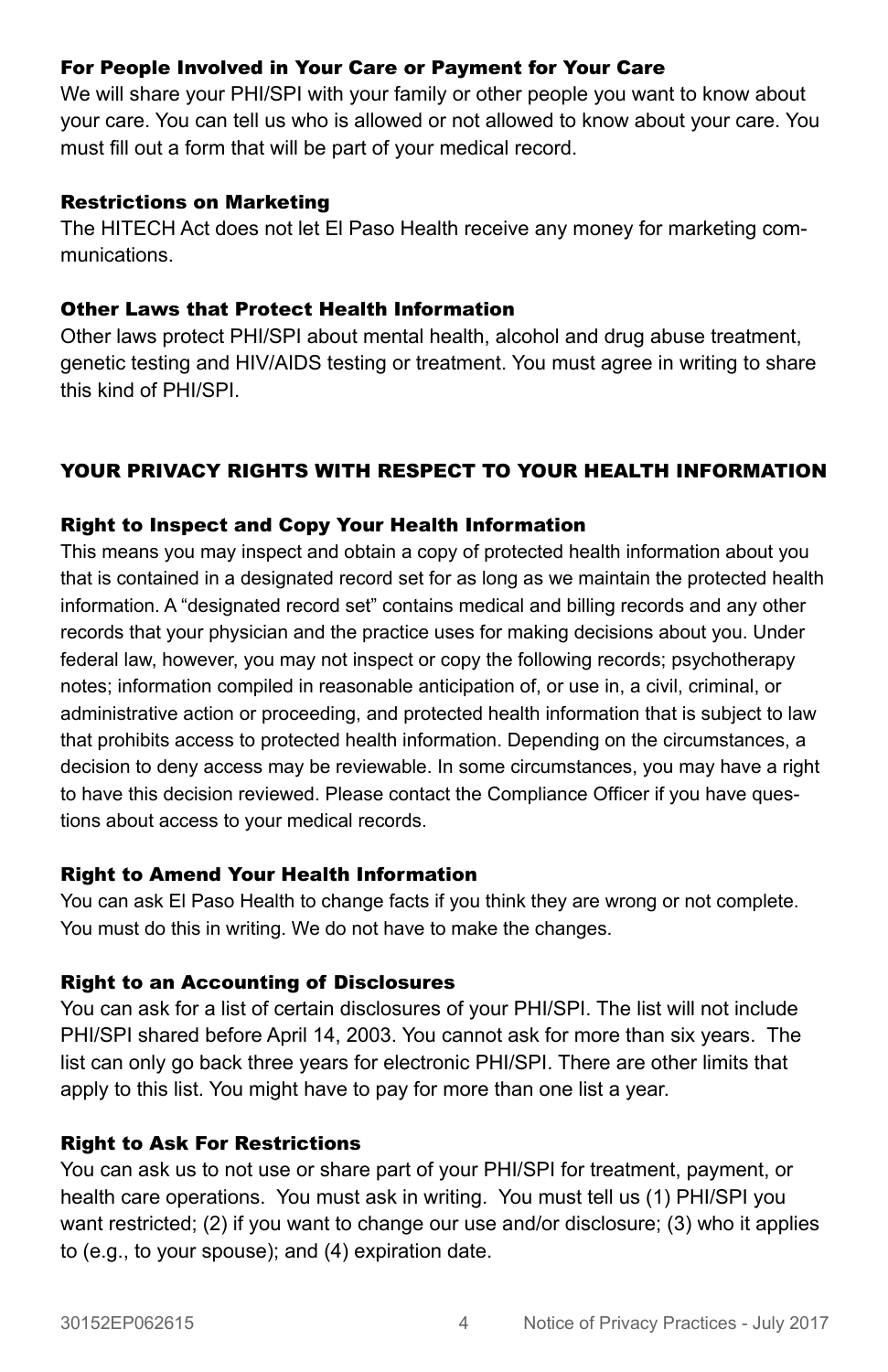If we think it is not best for those involved, or cannot limit the records, we do not have to agree. If we agree, we will only share that PHI/SPI in an emergency. You can take this back in writing at any time.

If you pay in full for an item or service you can ask a provider to not share PHI/SPI with El Paso Health for payment or operations purposes. These are the main reasons we would need it. This does not apply if we need the PHI/SPI for treatment purposes.

## Right to Receive Confidential Communications

You can tell us where and how to give you your PHI/SPI. You can ask us to only call at a certain number. You can also give us another address if you think sending mail to your usual address will put you in danger. You must be specific and put this in writing.

## Right to a Copy of this Notice

You can ask for and get a copy of this Notice from at any time, even if you have received this Notice previously or agreed to receive this Notice electronically.

## Right to Withdraw an Authorization for Disclosure

If you have let us use or share your PHI/SPI, you can change your mind at any time. You must tell us in writing. In some cases, we might have already used or shared it.

## Right to be Notified of Breach

You will be told if we find a breach of unsecured PHI/SPI. The breach could be from either El Paso Health or a Business Associate of El Paso Health.

## GIVING AUTHORIZATION TO USE OR DISCLOSE HEALTH INFORMATION

These uses and disclosures will be made only with your written agreement:

- most uses and disclosures of psychotherapy notes;
- uses and disclosures of PHI for some marketing purposes;
- disclosures that are a sale of PHI; and
- other uses and disclosures not stated in this notice.

If we want to use or share your PHI/SPI for fundraising we will tell you how you can opt-out at any time. By law, we cannot use your genetic information for underwriting. The HITECH Act makes El Paso Health limit uses, disclosures, and requests of your PHI/SPI. We cannot ask for or share more than is needed.

You can change your mind about letting us use or share your PHI/SPI at any time. You must tell us in writing.